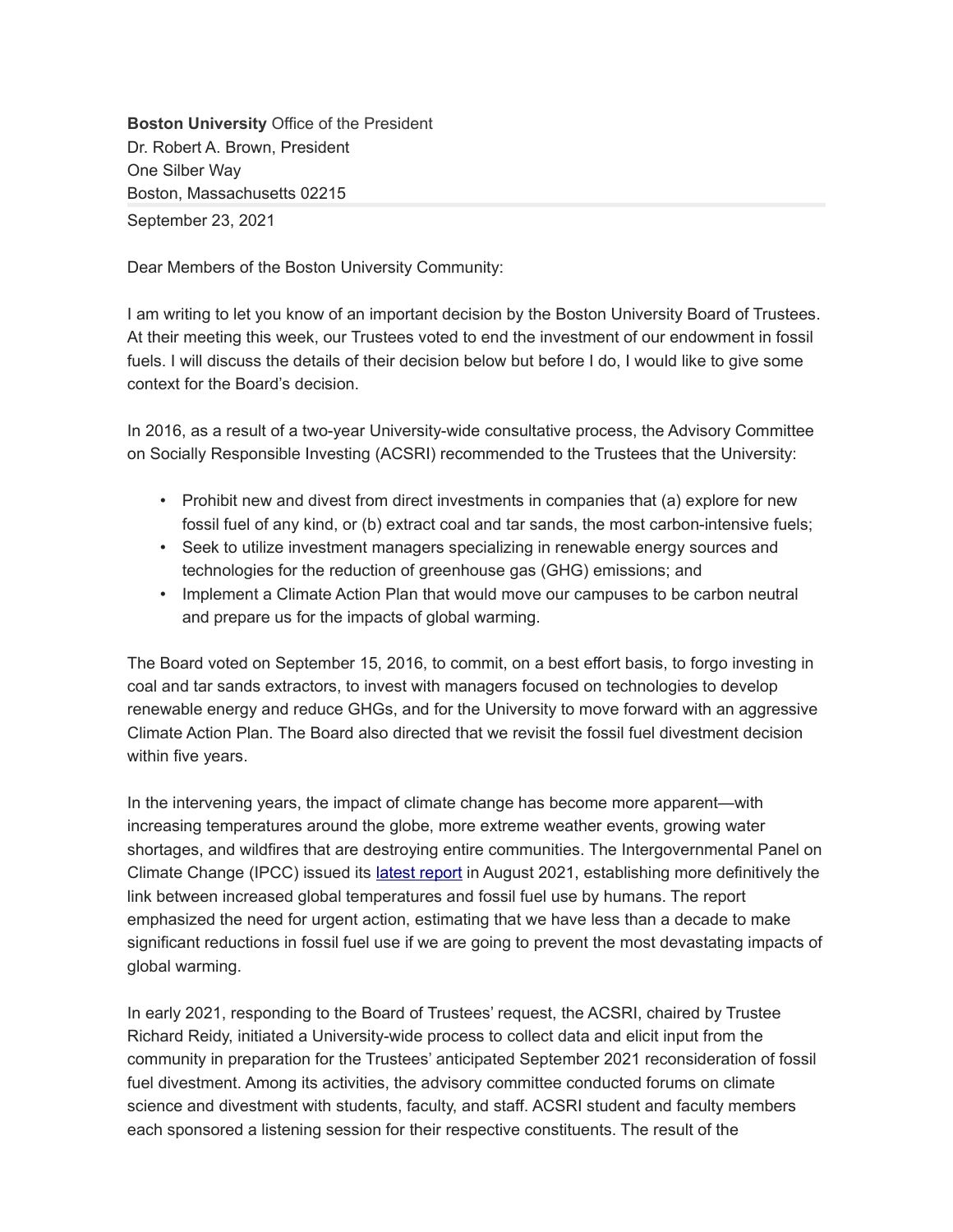subsequent ACSRI deliberations was a recommendation that the University divest from fossil fuel producers. The Board of Trustees voted to accept the ACSRI recommendation, which is described below.

## **Investment Policy on Fossil Fuels, approved on September 22, 2021**

The investment policy adopted by the Board of Trustees includes short-term and long-term actions. It is summarized as follows:

To continue the endowment's recent downward trend for its fossil fuel investments, the University should:

- 1. Immediately:
	- 1. commit to no new, direct investments in companies that extract fossil fuels;
	- 2. divest from current, direct investments in fossil fuel extractors;
	- 3. commit to no new investments in dedicated fossil-fuel-focused products, in any asset class.
- 2. Divest from all other fossil fuel investments over time while making best efforts to limit fossil fuel exposure during that divestment process, recognizing that:
	- 1. it is in the best interest of the University to avoid large financial losses associated with rapid sale of finite-lived private equity investments;
	- 2. the current private fossil fuel investments may take more than a decade to liquidate;
	- 3. the flexibility to remove indirect fossil fuel investment exposure from the University's endowment will increase over time as more fossil-fuel free ‐ investment opportunities become available;
	- 4. the Investment Office has the discretion to determine how best to balance the University's dual objectives of (a) steadily reducing and then ultimately divesting from all fossil fuel investment exposure, and (b) supporting the critically important transition to alternative sources of energy. For example, the Investment Office should not be prohibited from investing in an alternative energy-transition-focused product which has fossil fuel exposure that is either *de minimis* or relatively small and declining. In order to ensure transparency, such decisions will be reported to and reviewed by the Board of Trustees' Investment Committee annually.
- 3. Prioritize investment in fossil-fuel free products. ‐
- 4. Annually report progress and extent of the endowment's fossil fuel exposure to the ACSRI, the Investment Committee, and the Board of Trustees.

The Trustees also asked the Investment Office to monitor the development of (a) tools to measure greenhouse gas emissions generated by the endowment investment managers' underlying corporate holdings, and (b) methods to offset those entities' net emissions, with the goal of considering adoption of a University GHG-Net-Zero-by-2050 policy at a point in the future when implementation is possible. The Investment Office was asked to periodically report on development progress to the ACSRI, Investment Committee, and Board of Trustees.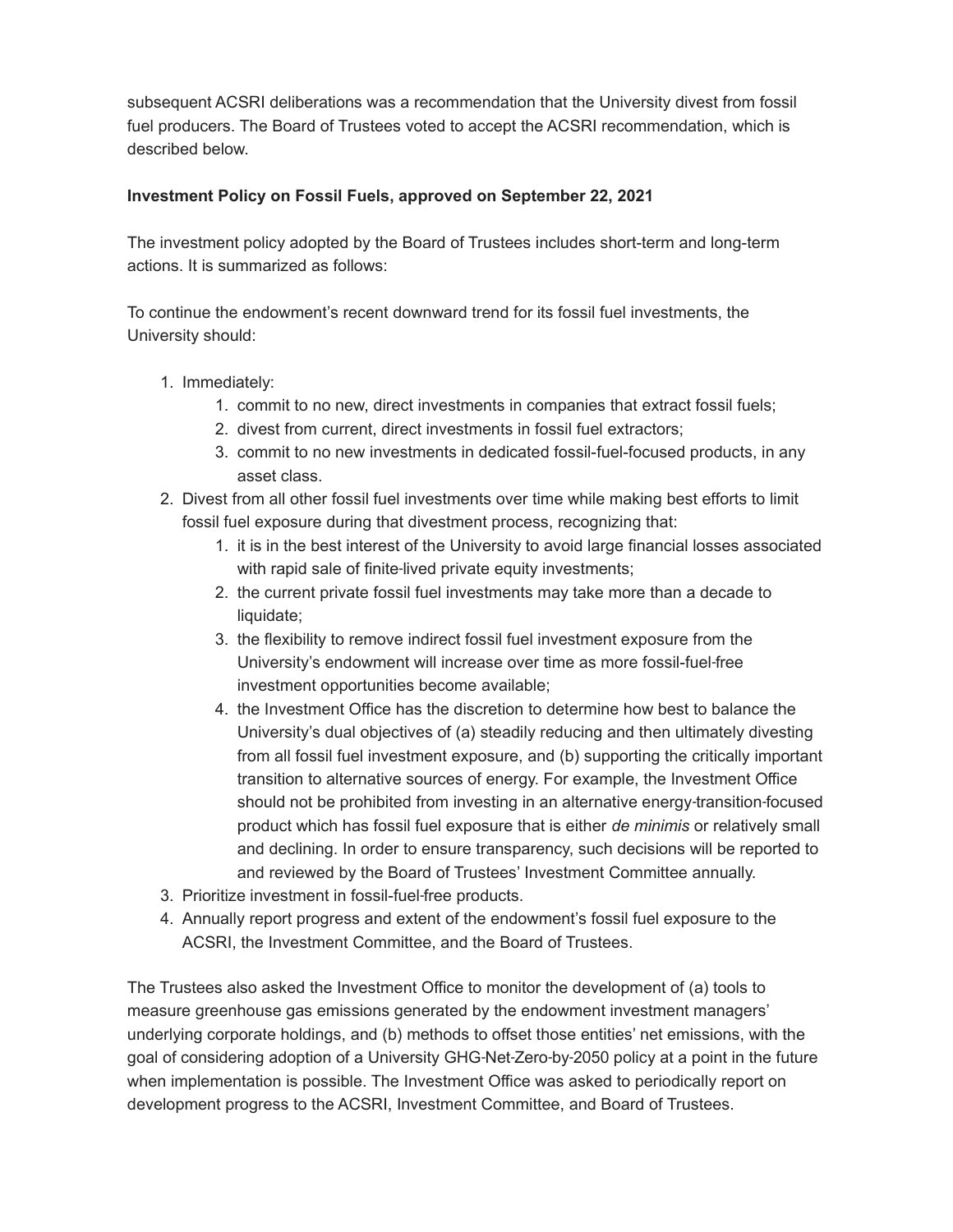## **Looking Forward**

The actions of the Board of Trustees on investment in fossil fuels are, I believe, a necessary step toward mitigating global warming and the devastating impacts of climate change. These actions will put the University on the right side of history. But I will note that the very small fraction of our endowment that is invested in fossil fuel producers and extractors makes the Board's commitment economically inconsequential. It becomes significant when added to the growing number of organizations, investment firms, pension plans, and individuals who are making the same commitment.

All of us will need to do more to prevent the global calamity caused by climate change. Through our Climate Action Plan, Boston University will continue to make major investments to lower our carbon footprint and to mitigate the effects of rising temperatures, sea levels, and increasingly frequent extreme weather events on our campuses. Environmentally conscious construction of new space and renovation of existing buildings is a priority. This summer we completed the expansion and renovation of the Goldman School of Dental Medicine, which just received LEED Gold certification. The Center for Computing & Data Sciences on the Charles River Campus will set a new and very high standard for our large construction projects—the facility will be fossilfuel-free using 31 geothermal wells as its primary energy source to heat and cool the building.

We intend to systematically address energy use for all 345 buildings occupied by the University.

Using the Climate Action Plan as our guide, we also have made significant progress toward being carbon neutral for campus operations by 2040. A major step was the launch of the BU Wind Project in December 2020. This project is designed to match 100% of the University's energy usage for the next 15 years.

As a leading research university, Boston University is part of the ongoing search for solutions. The research of our faculty and students is contributing to new understanding of the impacts of global warming on our oceans and our cities and to the invention of new technologies that have the potential to radically reduce energy consumption and mitigate the worst effects of global warming.

Individually and collectively, we can make a difference in what will be the most important test of human will and ingenuity. As we have learned to live and work with the virus that causes COVID-19, we face another silent killer that is ultimately more dangerous than a virus. We face the challenge of changing our way of life at unprecedented speed if we are going to preserve the Earth's environment as we know it.

I want to thank all the students, faculty, and staff who contributed to the discussions across our campuses and with the ACSRI, last spring and through the years. You have helped move the University forward.

Sincerely,